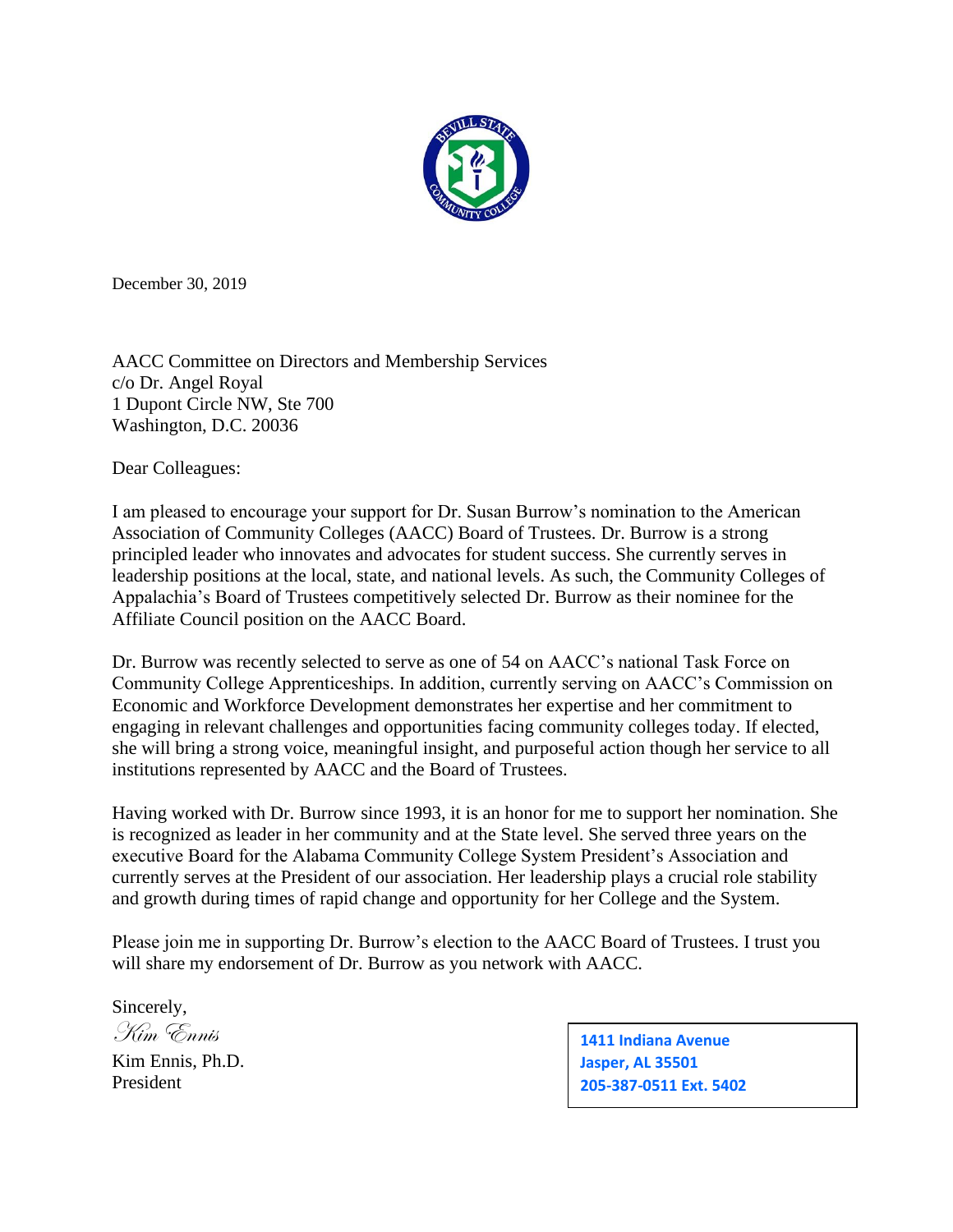

OFFICE OF THE PRESIDENT

December 30, 2019

AACC Committee on Directors and Membership Services c/o Dr. Angel M. Royal 1 Dupont Circle NW, Ste 700 Washington, DC 20036

Dear Dr. Royal:

I am immensely proud to recommend Dr. Susan Burrow as an outstanding candidate to serve as an Affiliated Council Representative for the American Association of Community Colleges Board.

Dr. Burrow has served as a visionary leader during her 24+ years in higher education at the community college level. Her work in the classroom, as a Dean and now as President has provided her with a rich set of experiences to prepare her to make a significant impact on the students we serve in the community colleges across the country.

I have known Dr. Burrow since meeting her at a 2014 AACC New Presidents Workshop. It has been a pleasure to get to know her through the years and I know she is making a significant impact in Alabama and beyond. Dr. Burrow's work in Alabama, at the regional and national levels will make her a great AACC Board Member. I know that Dr. Burrow will do a tremendous job representing not only the Affiliated Councils, but AACC Member Institutions as well.

Please contact me should you have questions or if I can be of further assistance.

Sincerely,

Jav Allen, Ph.D. President



602 West Hill Street • Fulton, Mississippi 38843 • PH: 662.862.8001 • www.iccms.edu • www.letsgoicc.com